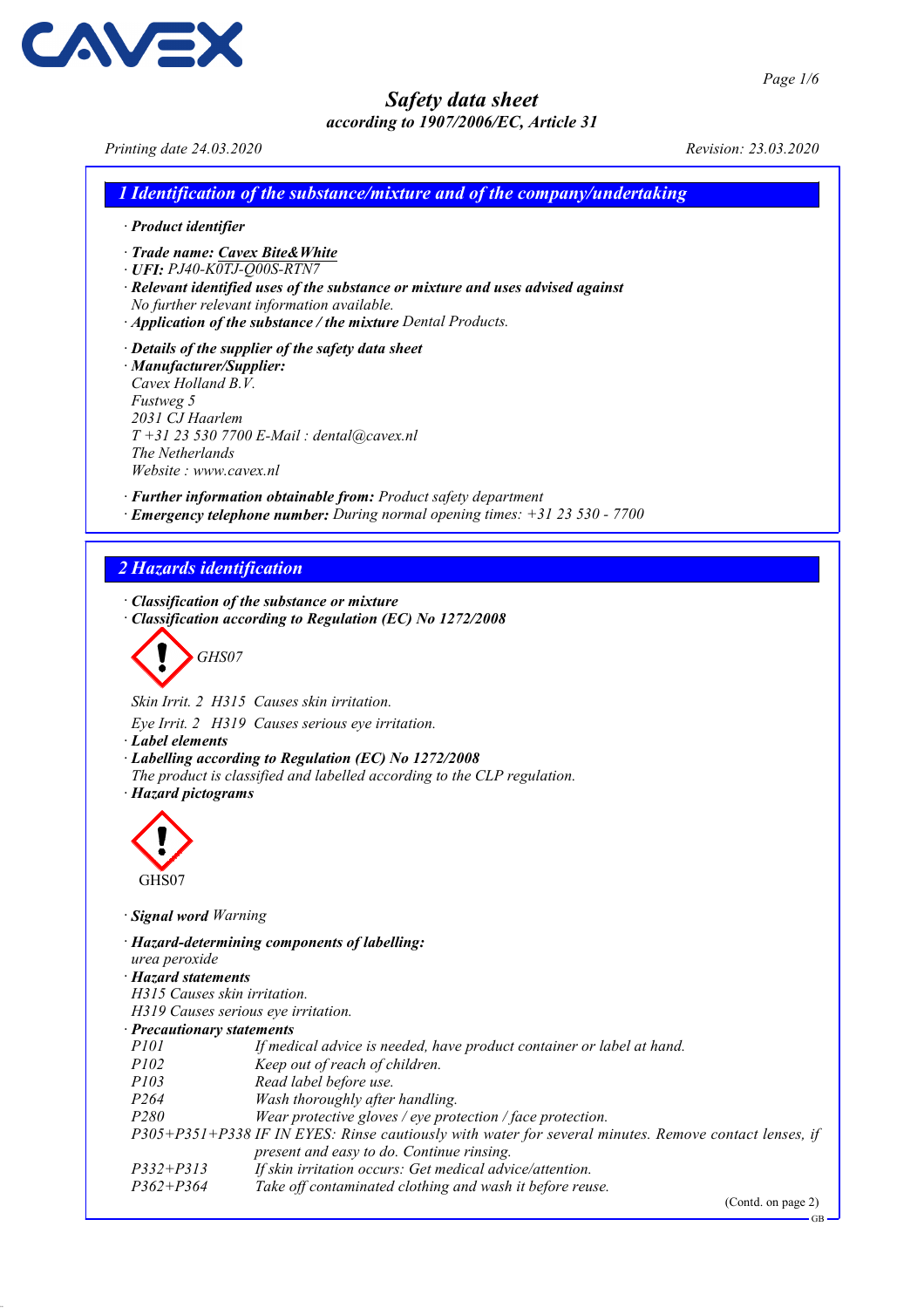Printing date 24.03.2020 Revision: 23.03.2020

(Contd. of page 1)

#### Trade name: Cavex Bite&White

P337+P313 If eye irritation persists: Get medical advice/attention.

· Other hazards

· Results of PBT and vPvB assessment

· PBT: Not applicable.

 $\cdot$  vPvB: Not applicable.

## 3 Composition/information on ingredients

· Chemical characterisation: Mixtures

· Description: Mixture of substances listed below with nonhazardous additions.

| · Dangerous components:                                                                                                                                 |                                                                                                   |              |  |  |
|---------------------------------------------------------------------------------------------------------------------------------------------------------|---------------------------------------------------------------------------------------------------|--------------|--|--|
| $CAS: 56-81-5$                                                                                                                                          | glycerol                                                                                          | 40-60%       |  |  |
|                                                                                                                                                         | EINECS: $200-289-5$ substance with a Community workplace exposure limit                           |              |  |  |
| $CAS: 124-43-6$                                                                                                                                         | $ $ urea peroxide                                                                                 | $15 - 20\%$  |  |  |
|                                                                                                                                                         | EINECS: 204-701-4 $\otimes$ Ox. Sol. 3, H272; $\otimes$ Skin Corr. 1B, H314                       |              |  |  |
| CAS: 7681-49-4                                                                                                                                          | sodium fluoride                                                                                   | $\leq 2.5\%$ |  |  |
|                                                                                                                                                         | EINECS: 231-667-8 $\otimes$ Acute Tox. 3, H301; $\otimes$ Skin Irrit. 2, H315; Eye Irrit. 2, H319 |              |  |  |
| $\Lambda JJL$ and $I_{\rm eff}$ and $I_{\rm eff}$ $E_{\rm eff}$ the coordinal $\Lambda J_{\rm eff}$ and $I_{\rm eff}$ and almost suffer to restrict the |                                                                                                   |              |  |  |

· Additional information: For the wording of the listed hazard phrases refer to section 16.

#### 4 First aid measures

· Description of first aid measures

- · General information: Immediately remove any clothing soiled by the product.
- · After inhalation: In case of unconsciousness place patient stably in side position for transportation.
- $\cdot$  After skin contact: Immediately wash with water and soap and rinse thoroughly.
- · After eye contact:
- Rinse opened eye for several minutes under running water. If symptoms persist, consult a doctor.
- · After swallowing: If symptoms persist consult doctor.
- · Information for doctor:
- · Most important symptoms and effects, both acute and delayed No further relevant information available.
- · Indication of any immediate medical attention and special treatment needed
- No further relevant information available.

## 5 Firefighting measures

- · Extinguishing media
- · Suitable extinguishing agents: Use fire extinguishing methods suitable to surrounding conditions.
- · Special hazards arising from the substance or mixture No further relevant information available.
- · Advice for firefighters
- · Protective equipment: No special measures required.

## 6 Accidental release measures

- · Personal precautions, protective equipment and emergency procedures Not required.
- · Environmental precautions: No special measures required.
- · Methods and material for containment and cleaning up: Pick up mechanically.
- · Reference to other sections
- See Section 7 for information on safe handling.
- See Section 8 for information on personal protection equipment.
- See Section 13 for disposal information.

(Contd. on page 3)

GB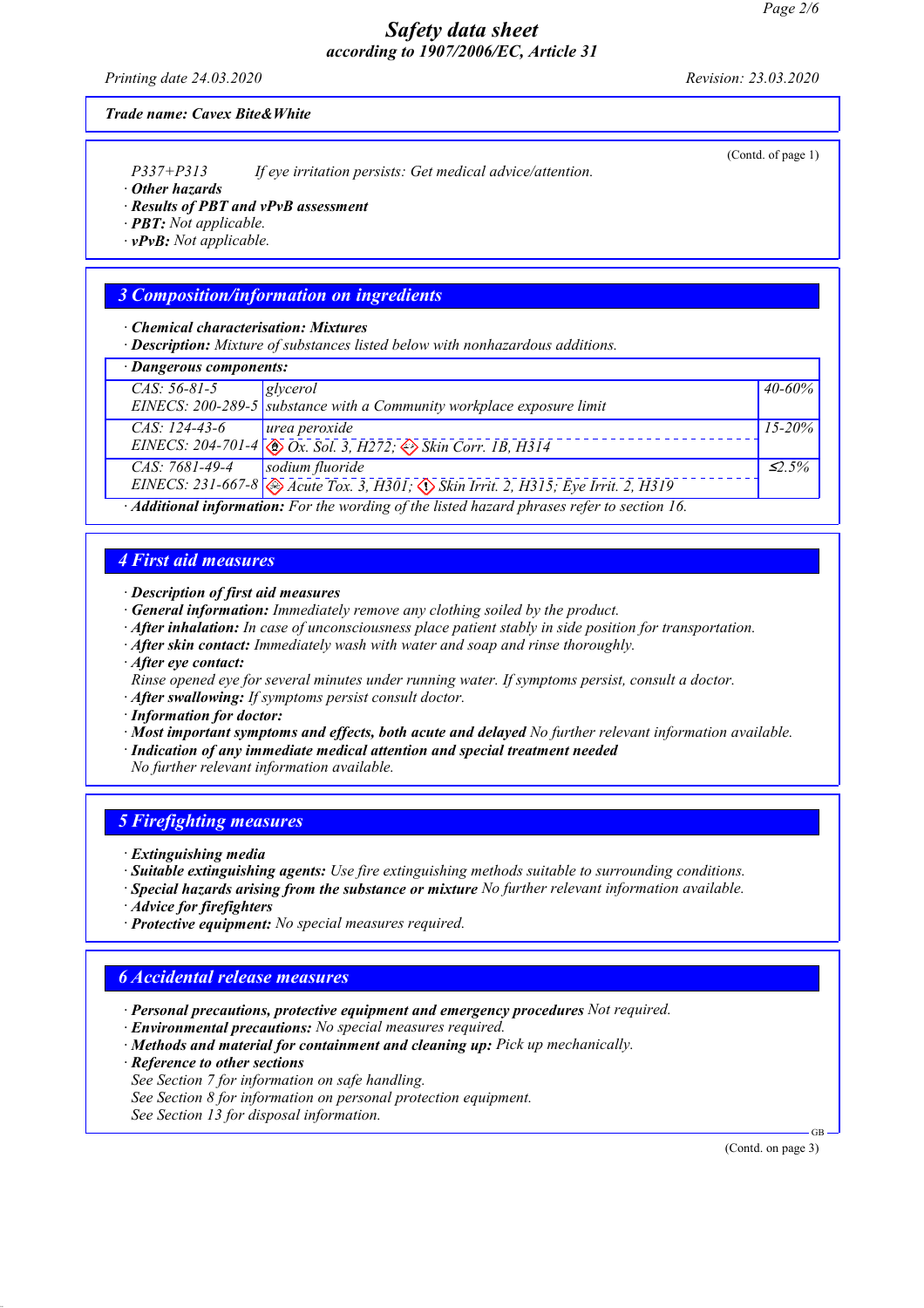Printing date 24.03.2020 Revision: 23.03.2020

(Contd. of page 2)

#### Trade name: Cavex Bite&White

## **7 Handling and storage**

- · Handling:
- · Precautions for safe handling No special precautions are necessary if used correctly.
- · Information about fire and explosion protection: No special measures required.
- · Conditions for safe storage, including any incompatibilities
- · Storage:
- · Requirements to be met by storerooms and receptacles: No special requirements.
- · Information about storage in one common storage facility: Not required.
- · Further information about storage conditions: Keep container tightly sealed.
- · Specific end use(s) No further relevant information available.

#### 8 Exposure controls/personal protection

· Additional information about design of technical facilities: No further data; see item 7.

· Control parameters

#### · Ingredients with limit values that require monitoring at the workplace:

56-81-5 glycerol

WEL Long-term value:  $10 \text{ mg/m}^3$ 

7681-49-4 sodium fluoride

WEL Long-term value:  $2.5$  mg/m<sup>3</sup>

as F

· Additional information: The lists valid during the making were used as basis.

- · Exposure controls
- · Personal protective equipment:
- · General protective and hygienic measures:

Keep away from foodstuffs, beverages and feed. Immediately remove all soiled and contaminated clothing Wash hands before breaks and at the end of work. Avoid contact with the eyes and skin.

- · Respiratory protection: Not required.
- · Protection of hands:



Protective gloves

The glove material has to be impermeable and resistant to the product/ the substance/ the preparation. Due to missing tests no recommendation to the glove material can be given for the product the preparation the chemical mixture.

Selection of the glove material on consideration of the penetration times, rates of diffusion and the degradation

· Material of gloves

The selection of the suitable gloves does not only depend on the material, but also on further marks of quality and varies from manufacturer to manufacturer. As the product is a preparation of several substances, the resistance of the glove material can not be calculated in advance and has therefore to be checked prior to the application.

· Penetration time of glove material

The exact break through time has to be found out by the manufacturer of the protective gloves and has to be observed.

(Contd. on page 4)

GB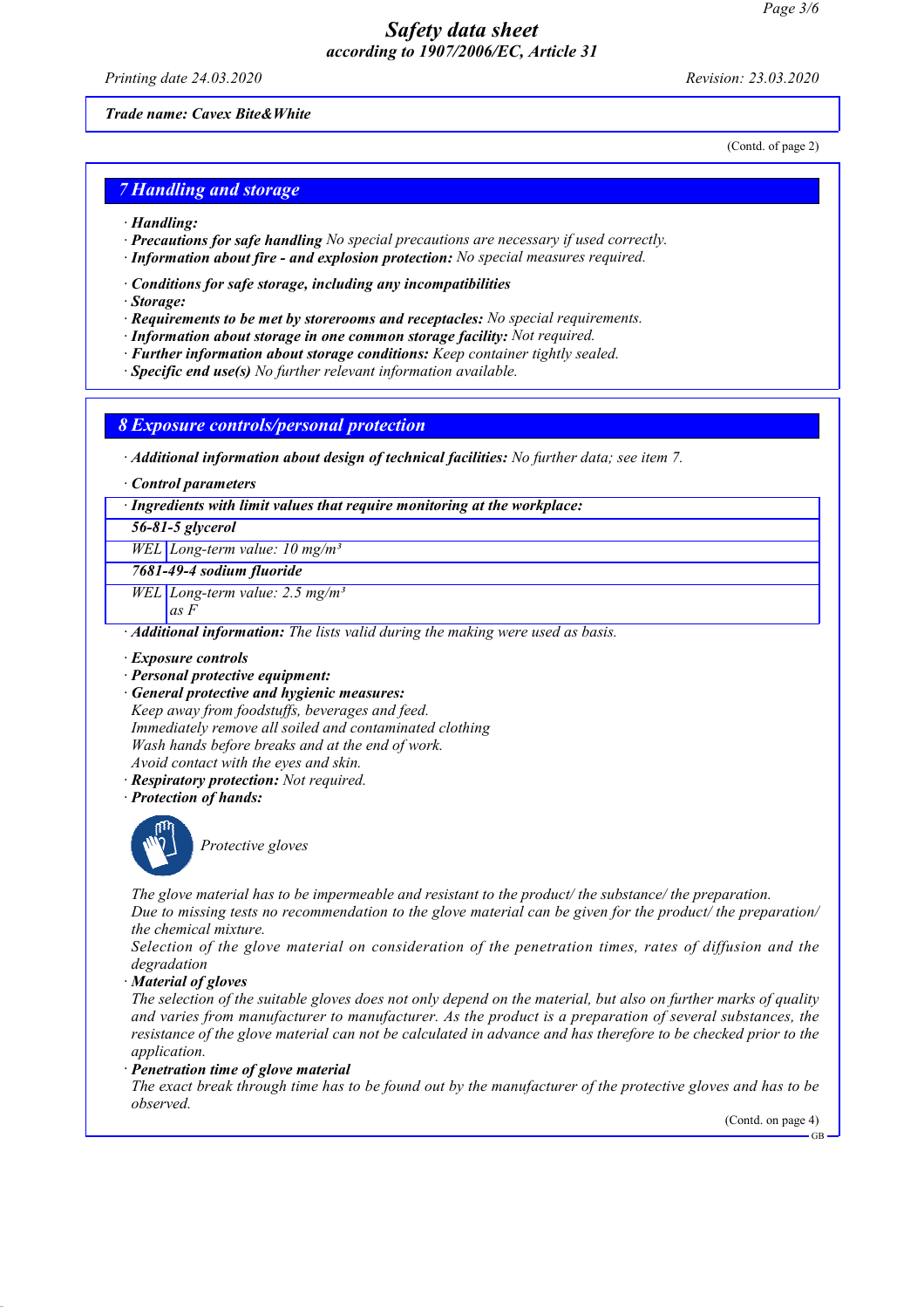Printing date 24.03.2020 Revision: 23.03.2020

(Contd. of page 3)

Trade name: Cavex Bite&White

· Eye protection:



Tightly sealed goggles

# 9 Physical and chemical properties

| $\cdot$ Appearance:<br>Form:<br><i>Viscous</i><br>Colour:<br>Colourless<br>Pleasant<br>· Odour:<br>· Odour threshold:<br>Not determined.<br>>6<br>$\cdot$ pH-value at 20 °C:<br>Change in condition<br>Undetermined.<br>Melting point/freezing point:<br>Initial boiling point and boiling range: Undetermined.<br>Not applicable.<br>· Flash point:<br>Not determined.<br>· Flammability (solid, gas):<br>400 $\degree$ C<br>· Ignition temperature:<br>Not determined.<br>· Decomposition temperature:<br>Product is not selfigniting.<br>· Auto-ignition temperature:<br>Product does not present an explosion hazard.<br><b>Explosive properties:</b><br>· Explosion limits:<br>$0.9$ Vol $\%$<br>Lower:<br>$0.0$ Vol $\%$<br><b>Upper:</b><br>$23$ hPa<br>$\cdot$ Vapour pressure at 20 °C:<br>Not determined.<br>$\cdot$ Density:<br>$\cdot$ Relative density<br>Not determined.<br>$\cdot$ <i>Vapour density</i><br>Not applicable.<br>$\cdot$ Evaporation rate<br>Not applicable.<br>· Solubility in / Miscibility with<br>Insoluble.<br>water:<br>Not determined.<br>· Partition coefficient: n-octanol/water:<br>· Viscosity:<br>Dynamic:<br>Not applicable.<br>Kinematic:<br>Not applicable.<br>· Solvent content:<br>59.1%<br><b>Organic solvents:</b><br>22.1%<br>Water: | · Information on basic physical and chemical properties |                                            |
|---------------------------------------------------------------------------------------------------------------------------------------------------------------------------------------------------------------------------------------------------------------------------------------------------------------------------------------------------------------------------------------------------------------------------------------------------------------------------------------------------------------------------------------------------------------------------------------------------------------------------------------------------------------------------------------------------------------------------------------------------------------------------------------------------------------------------------------------------------------------------------------------------------------------------------------------------------------------------------------------------------------------------------------------------------------------------------------------------------------------------------------------------------------------------------------------------------------------------------------------------------------------------------------|---------------------------------------------------------|--------------------------------------------|
|                                                                                                                                                                                                                                                                                                                                                                                                                                                                                                                                                                                                                                                                                                                                                                                                                                                                                                                                                                                                                                                                                                                                                                                                                                                                                       | <b>General Information</b>                              |                                            |
|                                                                                                                                                                                                                                                                                                                                                                                                                                                                                                                                                                                                                                                                                                                                                                                                                                                                                                                                                                                                                                                                                                                                                                                                                                                                                       |                                                         |                                            |
|                                                                                                                                                                                                                                                                                                                                                                                                                                                                                                                                                                                                                                                                                                                                                                                                                                                                                                                                                                                                                                                                                                                                                                                                                                                                                       |                                                         |                                            |
|                                                                                                                                                                                                                                                                                                                                                                                                                                                                                                                                                                                                                                                                                                                                                                                                                                                                                                                                                                                                                                                                                                                                                                                                                                                                                       |                                                         |                                            |
|                                                                                                                                                                                                                                                                                                                                                                                                                                                                                                                                                                                                                                                                                                                                                                                                                                                                                                                                                                                                                                                                                                                                                                                                                                                                                       |                                                         |                                            |
|                                                                                                                                                                                                                                                                                                                                                                                                                                                                                                                                                                                                                                                                                                                                                                                                                                                                                                                                                                                                                                                                                                                                                                                                                                                                                       |                                                         |                                            |
|                                                                                                                                                                                                                                                                                                                                                                                                                                                                                                                                                                                                                                                                                                                                                                                                                                                                                                                                                                                                                                                                                                                                                                                                                                                                                       |                                                         |                                            |
|                                                                                                                                                                                                                                                                                                                                                                                                                                                                                                                                                                                                                                                                                                                                                                                                                                                                                                                                                                                                                                                                                                                                                                                                                                                                                       |                                                         |                                            |
|                                                                                                                                                                                                                                                                                                                                                                                                                                                                                                                                                                                                                                                                                                                                                                                                                                                                                                                                                                                                                                                                                                                                                                                                                                                                                       |                                                         |                                            |
|                                                                                                                                                                                                                                                                                                                                                                                                                                                                                                                                                                                                                                                                                                                                                                                                                                                                                                                                                                                                                                                                                                                                                                                                                                                                                       |                                                         |                                            |
|                                                                                                                                                                                                                                                                                                                                                                                                                                                                                                                                                                                                                                                                                                                                                                                                                                                                                                                                                                                                                                                                                                                                                                                                                                                                                       |                                                         |                                            |
|                                                                                                                                                                                                                                                                                                                                                                                                                                                                                                                                                                                                                                                                                                                                                                                                                                                                                                                                                                                                                                                                                                                                                                                                                                                                                       |                                                         |                                            |
|                                                                                                                                                                                                                                                                                                                                                                                                                                                                                                                                                                                                                                                                                                                                                                                                                                                                                                                                                                                                                                                                                                                                                                                                                                                                                       |                                                         |                                            |
|                                                                                                                                                                                                                                                                                                                                                                                                                                                                                                                                                                                                                                                                                                                                                                                                                                                                                                                                                                                                                                                                                                                                                                                                                                                                                       |                                                         |                                            |
|                                                                                                                                                                                                                                                                                                                                                                                                                                                                                                                                                                                                                                                                                                                                                                                                                                                                                                                                                                                                                                                                                                                                                                                                                                                                                       |                                                         |                                            |
|                                                                                                                                                                                                                                                                                                                                                                                                                                                                                                                                                                                                                                                                                                                                                                                                                                                                                                                                                                                                                                                                                                                                                                                                                                                                                       |                                                         |                                            |
|                                                                                                                                                                                                                                                                                                                                                                                                                                                                                                                                                                                                                                                                                                                                                                                                                                                                                                                                                                                                                                                                                                                                                                                                                                                                                       |                                                         |                                            |
|                                                                                                                                                                                                                                                                                                                                                                                                                                                                                                                                                                                                                                                                                                                                                                                                                                                                                                                                                                                                                                                                                                                                                                                                                                                                                       |                                                         |                                            |
|                                                                                                                                                                                                                                                                                                                                                                                                                                                                                                                                                                                                                                                                                                                                                                                                                                                                                                                                                                                                                                                                                                                                                                                                                                                                                       |                                                         |                                            |
|                                                                                                                                                                                                                                                                                                                                                                                                                                                                                                                                                                                                                                                                                                                                                                                                                                                                                                                                                                                                                                                                                                                                                                                                                                                                                       |                                                         |                                            |
|                                                                                                                                                                                                                                                                                                                                                                                                                                                                                                                                                                                                                                                                                                                                                                                                                                                                                                                                                                                                                                                                                                                                                                                                                                                                                       |                                                         |                                            |
|                                                                                                                                                                                                                                                                                                                                                                                                                                                                                                                                                                                                                                                                                                                                                                                                                                                                                                                                                                                                                                                                                                                                                                                                                                                                                       |                                                         |                                            |
|                                                                                                                                                                                                                                                                                                                                                                                                                                                                                                                                                                                                                                                                                                                                                                                                                                                                                                                                                                                                                                                                                                                                                                                                                                                                                       |                                                         |                                            |
|                                                                                                                                                                                                                                                                                                                                                                                                                                                                                                                                                                                                                                                                                                                                                                                                                                                                                                                                                                                                                                                                                                                                                                                                                                                                                       |                                                         |                                            |
|                                                                                                                                                                                                                                                                                                                                                                                                                                                                                                                                                                                                                                                                                                                                                                                                                                                                                                                                                                                                                                                                                                                                                                                                                                                                                       |                                                         |                                            |
|                                                                                                                                                                                                                                                                                                                                                                                                                                                                                                                                                                                                                                                                                                                                                                                                                                                                                                                                                                                                                                                                                                                                                                                                                                                                                       |                                                         |                                            |
|                                                                                                                                                                                                                                                                                                                                                                                                                                                                                                                                                                                                                                                                                                                                                                                                                                                                                                                                                                                                                                                                                                                                                                                                                                                                                       |                                                         |                                            |
|                                                                                                                                                                                                                                                                                                                                                                                                                                                                                                                                                                                                                                                                                                                                                                                                                                                                                                                                                                                                                                                                                                                                                                                                                                                                                       |                                                         |                                            |
|                                                                                                                                                                                                                                                                                                                                                                                                                                                                                                                                                                                                                                                                                                                                                                                                                                                                                                                                                                                                                                                                                                                                                                                                                                                                                       |                                                         |                                            |
|                                                                                                                                                                                                                                                                                                                                                                                                                                                                                                                                                                                                                                                                                                                                                                                                                                                                                                                                                                                                                                                                                                                                                                                                                                                                                       |                                                         |                                            |
|                                                                                                                                                                                                                                                                                                                                                                                                                                                                                                                                                                                                                                                                                                                                                                                                                                                                                                                                                                                                                                                                                                                                                                                                                                                                                       |                                                         |                                            |
|                                                                                                                                                                                                                                                                                                                                                                                                                                                                                                                                                                                                                                                                                                                                                                                                                                                                                                                                                                                                                                                                                                                                                                                                                                                                                       |                                                         |                                            |
|                                                                                                                                                                                                                                                                                                                                                                                                                                                                                                                                                                                                                                                                                                                                                                                                                                                                                                                                                                                                                                                                                                                                                                                                                                                                                       | $\cdot$ Other information                               | No further relevant information available. |

## 10 Stability and reactivity

· Reactivity No further relevant information available.

(Contd. on page 5)

GB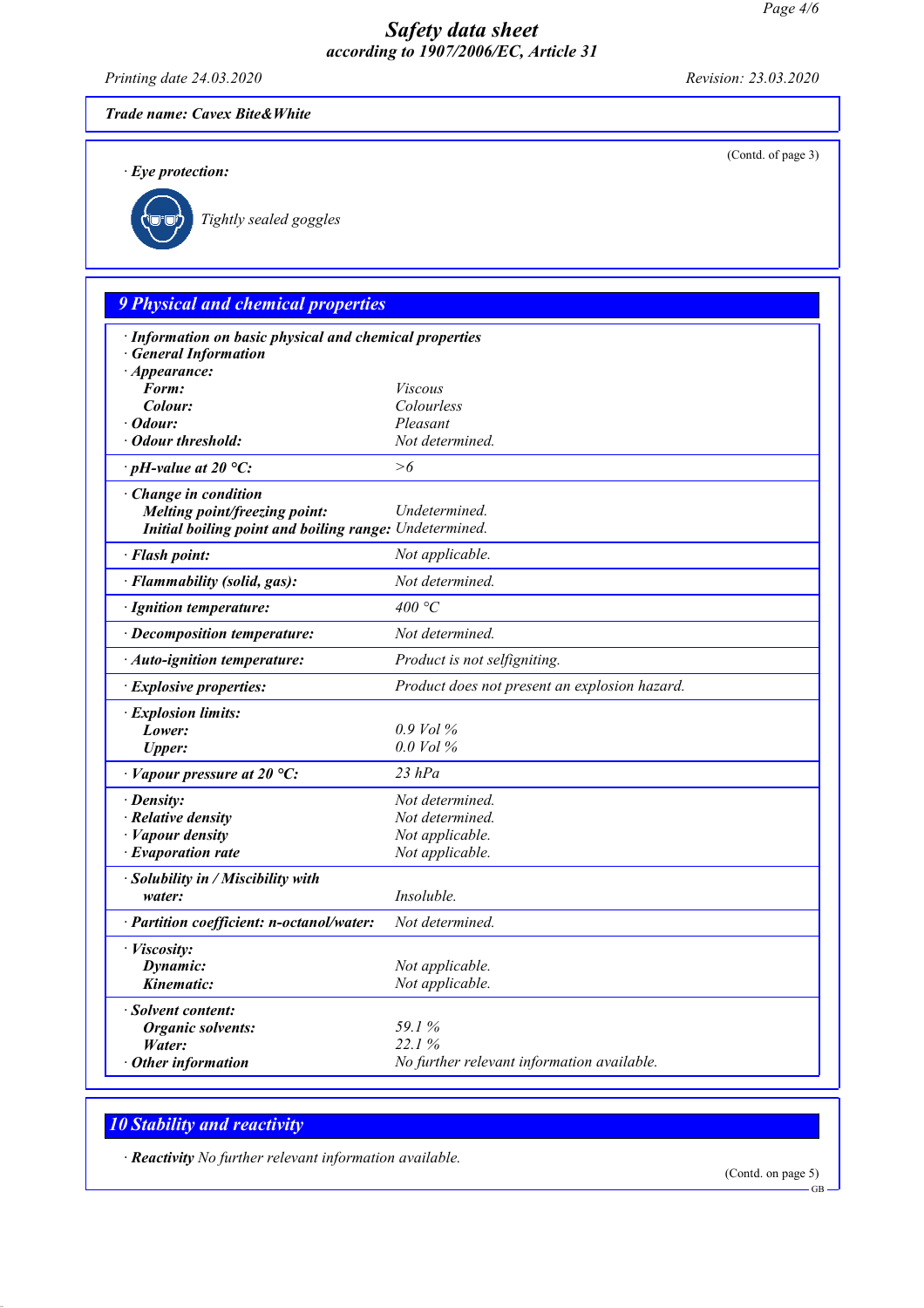Printing date 24.03.2020 Revision: 23.03.2020

(Contd. of page 4)

Trade name: Cavex Bite&White

- · Chemical stability
- · Thermal decomposition / conditions to be avoided: No decomposition if used according to specifications.
- · Possibility of hazardous reactions No dangerous reactions known.
- · Conditions to avoid No further relevant information available.
- · Incompatible materials: No further relevant information available.
- · Hazardous decomposition products: No dangerous decomposition products known.

## 11 Toxicological information

- · Information on toxicological effects
- · Acute toxicity Based on available data, the classification criteria are not met.
- · Primary irritant effect:
- · Skin corrosion/irritation
- Causes skin irritation.
- · Serious eye damage/irritation
- Causes serious eye irritation.
- · Respiratory or skin sensitisation Based on available data, the classification criteria are not met.
- · CMR effects (carcinogenity, mutagenicity and toxicity for reproduction)
- · Germ cell mutagenicity Based on available data, the classification criteria are not met.
- · Carcinogenicity Based on available data, the classification criteria are not met.
- · Reproductive toxicity Based on available data, the classification criteria are not met.
- · STOT-single exposure Based on available data, the classification criteria are not met.
- $\cdot$  **STOT-repeated exposure** Based on available data, the classification criteria are not met.
- · Aspiration hazard Based on available data, the classification criteria are not met.

## 12 Ecological information

- · Toxicity
- · Aquatic toxicity: No further relevant information available.
- · Persistence and degradability No further relevant information available.
- · Behaviour in environmental systems:
- · Bioaccumulative potential No further relevant information available.
- $\cdot$  **Mobility in soil** No further relevant information available.
- · Additional ecological information:
- $\cdot$  General notes: Not hazardous for water.
- · Results of PBT and vPvB assessment
- · PBT: Not applicable.
- · vPvB: Not applicable.
- · Other adverse effects No further relevant information available.

## 13 Disposal considerations

- · Waste treatment methods
- · Recommendation

Must not be disposed together with household garbage. Do not allow product to reach sewage system.

- · Uncleaned packaging:
- · Recommendation: Disposal must be made according to official regulations.

## 14 Transport information

· UN-Number

 $\cdot$  ADR, ADN, IMDG, IATA not regulated

(Contd. on page 6)

GB